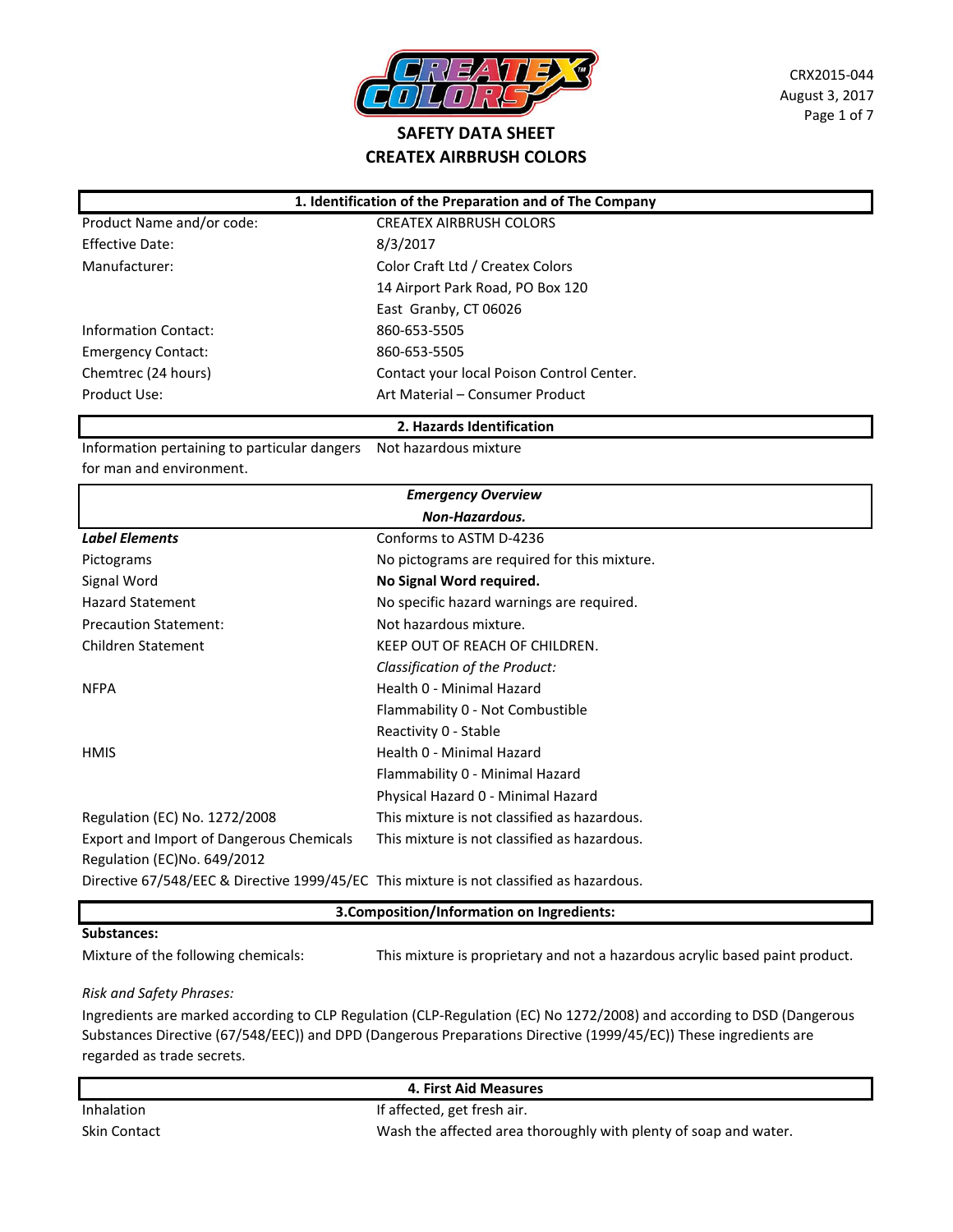

| Eye Contact                                           | Carefully flush with water for 15 minutes. If irritation occurs, contact a                                                                                                                                                                                                                                        |  |  |
|-------------------------------------------------------|-------------------------------------------------------------------------------------------------------------------------------------------------------------------------------------------------------------------------------------------------------------------------------------------------------------------|--|--|
| Ingestion                                             | physician.<br>Drink water or milk to dilute. Do not induce vomiting. Contact a physician.                                                                                                                                                                                                                         |  |  |
| <b>5. Firefighting Measures</b>                       |                                                                                                                                                                                                                                                                                                                   |  |  |
| <b>Flammability Summary</b>                           | Product is not known to be flammable, combustible, pyrophoric or explosive.                                                                                                                                                                                                                                       |  |  |
| Fire/Explosion Hazards                                | Not combustible. Polymers will not burn. However, dried polymer films are<br>capable of burning. Material may spatter if temperatures exceed the boiling                                                                                                                                                          |  |  |
| Flashpoint/Flammability                               | point.<br>Not flammable                                                                                                                                                                                                                                                                                           |  |  |
| Firefighting Instructions                             | In case of fire, use normal firefighting equipment and the personal protective                                                                                                                                                                                                                                    |  |  |
| <b>Hazardous Combustion Products</b>                  | equipment recommended in Section 8 to include a NIOSH approved self-<br>contained breathing apparatus.<br>Decomposition or combustion of the dry solids may generate irritating<br>vapors, monomers, hydrocabons, carbon monoxide and carbon dioxide.                                                             |  |  |
| Unusual Fire and Explosion Hazards                    | None known.                                                                                                                                                                                                                                                                                                       |  |  |
|                                                       | <b>6. Accidental Release Measures</b>                                                                                                                                                                                                                                                                             |  |  |
| <b>Environmental precautions</b>                      | No product should be released to the environment without due care.                                                                                                                                                                                                                                                |  |  |
| Methods and Materials for Containment and             | Contain spill. Recover as much as possible with sand, soil or similar product.                                                                                                                                                                                                                                    |  |  |
| Cleaning up                                           | Place into closed container and store in a safe location to await disposal.                                                                                                                                                                                                                                       |  |  |
|                                                       | Wash the spill area with soap and water.                                                                                                                                                                                                                                                                          |  |  |
|                                                       | 7. Handling and Storage                                                                                                                                                                                                                                                                                           |  |  |
| Safe Handling<br>Storage                              | Use under ventilated conditions. Avoid eye contact. For personal protection,<br>we recommend that employees wash thoroughly after handling product.<br>Always wash before eating, smoking or using toilet facilities. Keep container<br>closed when not in use.<br>Keep the sample in a cool dry ventilated area. |  |  |
|                                                       | 8. Exposure Controls/Personal Protection                                                                                                                                                                                                                                                                          |  |  |
| Personal Protective Equipment                         | Wear safety goggles and protective gloves to avoid dust contact.                                                                                                                                                                                                                                                  |  |  |
| <b>Exposure Limits</b>                                | Not applicable to this mixture.                                                                                                                                                                                                                                                                                   |  |  |
| Respiratory and Ventilation<br><b>Skin Protection</b> | Wear approved NIOSH/MSHA respirator if exposure to mist or vapor exceed<br>applicable PEL/TLV limits. Use in accordance with manufacturer's use<br>limitations and OSHA STANDARD 1910-34. Local ventilation may be used to<br>prevent routine inhalation.<br>Handle with non-porous nitrile gloves.               |  |  |
| Eye Protection                                        | Safety glasses conforming to EN166 Use equipment for eye protection tested                                                                                                                                                                                                                                        |  |  |
|                                                       | and approved under appropriate government standards such as NIOSH (US)<br>or EN 166(EU).                                                                                                                                                                                                                          |  |  |
| 9. Physical and Chemical Properties                   |                                                                                                                                                                                                                                                                                                                   |  |  |
| Appearance                                            | Paint in various colors                                                                                                                                                                                                                                                                                           |  |  |
| <b>Physical State</b>                                 | Liquid                                                                                                                                                                                                                                                                                                            |  |  |
| <b>VOC Content</b>                                    | 27.7 g/L Regulatory                                                                                                                                                                                                                                                                                               |  |  |
| Solids Percentage                                     | 23                                                                                                                                                                                                                                                                                                                |  |  |
| Color                                                 | Various                                                                                                                                                                                                                                                                                                           |  |  |
| Odor                                                  | Mild                                                                                                                                                                                                                                                                                                              |  |  |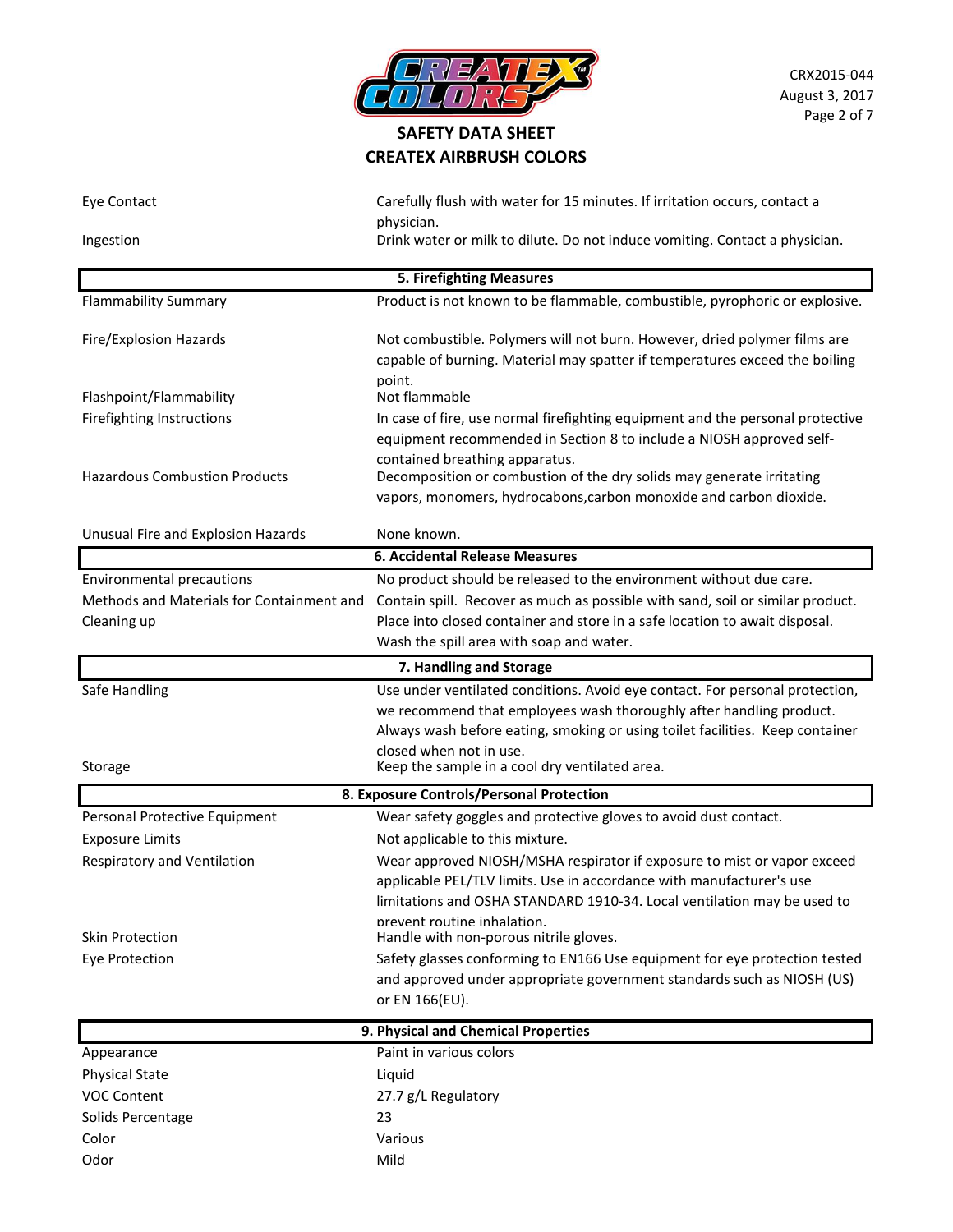

| <b>Boiling Point</b>                    | Not determined                                                                                                    |  |
|-----------------------------------------|-------------------------------------------------------------------------------------------------------------------|--|
| <b>Freezing Point</b>                   | Not determined                                                                                                    |  |
| State (pH)                              | $7.0 - 8.0$                                                                                                       |  |
| <b>Specific Gravity</b>                 | $1.0 - 2.0$                                                                                                       |  |
| Viscosity                               | 300 - 700 mPas                                                                                                    |  |
| Flashpoint                              | Greater than 200 °F                                                                                               |  |
| Vapor Pressure                          | Not applicable                                                                                                    |  |
| Vapor Density                           | Not applicable                                                                                                    |  |
| Solubility in water                     | Miscible                                                                                                          |  |
|                                         | 10. Stability and Reactivity                                                                                      |  |
| Reactivity                              | Not reactive under conditions of normal use.                                                                      |  |
| <b>Chemical Stability</b>               | Stable under recommended storage conditions.                                                                      |  |
| <b>Conditions to Avoid</b>              | All sources of ignition. Avoid heat. Avoid strong oxidizing agents.                                               |  |
| Incompatible materials                  | Strong oxidizing agents, strong acids, strong bases, amines, ammonia,                                             |  |
|                                         | halogenated compounds.                                                                                            |  |
| <b>Hazardous Decomposition Products</b> | Thermal decomposition or combustion may liberate carbon oxides and other                                          |  |
|                                         | toxic gases or vapors.                                                                                            |  |
|                                         | 11. Toxicological Information                                                                                     |  |
| <b>Health Effects</b>                   | Studies have not been performed on this particular mixture. The information                                       |  |
|                                         | below is based on data on the individual ingredients.                                                             |  |
| Oral                                    | Expected to be greater than 2,000 mg/kg (rats)                                                                    |  |
| Ingestion                               | No effects known in usual and ordinary uses of product.                                                           |  |
| Inhalation                              | This product poses no inhalation risk.                                                                            |  |
| Sensitization                           | Not expected to be a sensitizer.                                                                                  |  |
| Dermal                                  | Not a skin sensitizer.                                                                                            |  |
| Eye Effects                             | Not an eye irritant.                                                                                              |  |
| 12. Ecological Information              |                                                                                                                   |  |
| Toxicity:                               | No information available.                                                                                         |  |
| Aquatic toxicity                        | No information available.                                                                                         |  |
| Persistence and degradability           | A mixture of biodegradable and non biodegradable ingredients. No other                                            |  |
|                                         | information is available.                                                                                         |  |
| Bio accumulative potential              | Not expected to bioaccumulate significantly.                                                                      |  |
| Mobility in soil                        | No information available.                                                                                         |  |
| Additional ecological information       | No information available.                                                                                         |  |
| 13. Disposal Considerations             |                                                                                                                   |  |
|                                         | International Acciding to the Dictional Community of the University of the Dictional African Conditional Internet |  |

te is classified as hazardous waste. Disposal to licensed waste disposal site in accordance with the local Waste Disposal Authority. Contact specialist disposal companies. Dispose of waste and residues in accordance with local authority requirements. Recover and reclaim or recycle, if practical.

#### **14. Transport Information**

**The following transportation categories do not apply to this mixture sold as a consumer use product (non-bulk).**

#### **DOT Non-Bulk**

| <b>Shipping Name</b>           | Not regulated. |
|--------------------------------|----------------|
| <b>Technical Shipping Name</b> | Not regulated. |
| <b>Hazard Class</b>            | Not regulated. |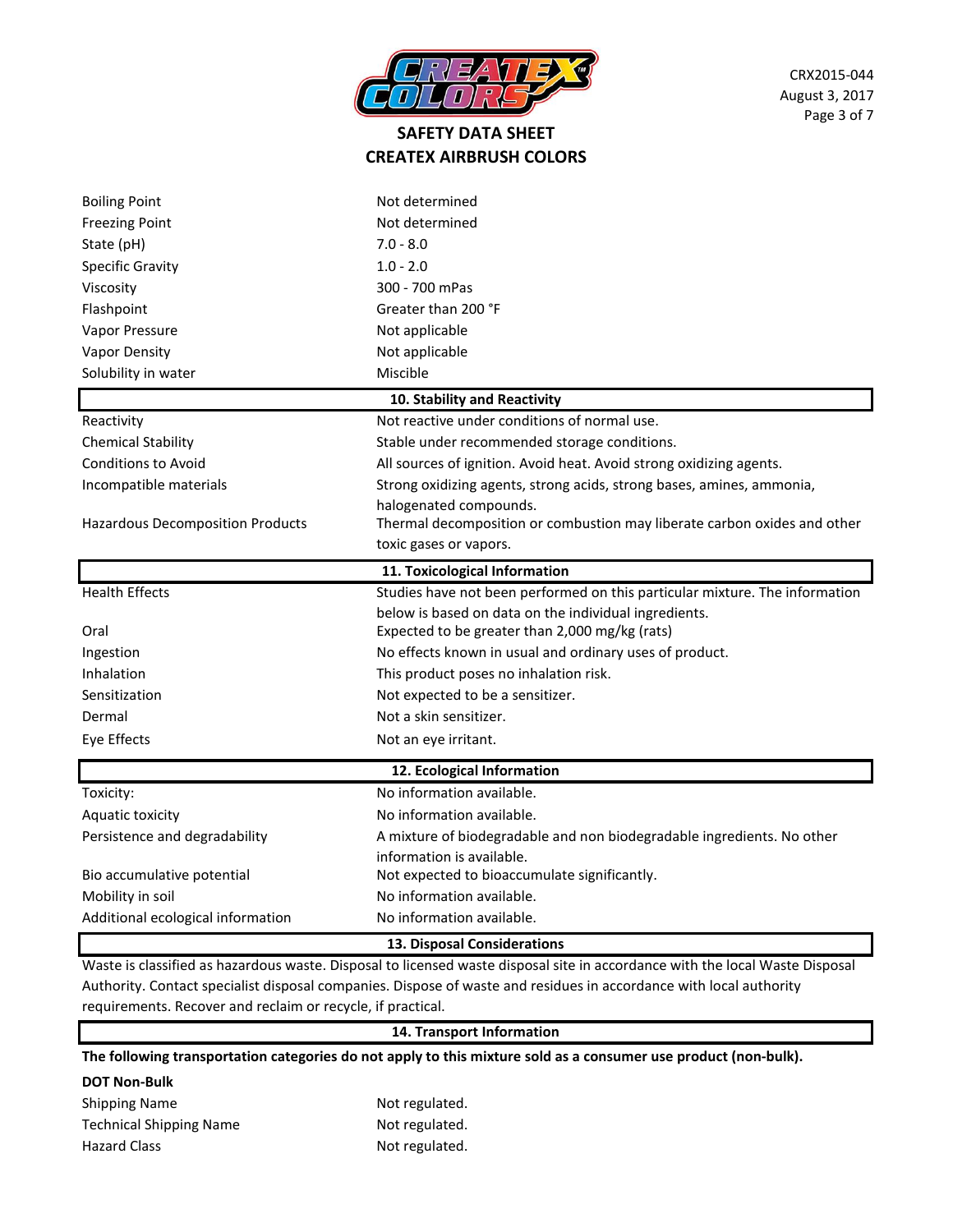

| <b>UN Number</b>               | Not regulated. |
|--------------------------------|----------------|
| Packing Group                  | Not regulated. |
| <b>IMDG</b>                    |                |
| <b>Shipping Name</b>           | Not regulated. |
| <b>Technical Shipping Name</b> | Not regulated. |
| <b>Hazard Class</b>            | Not regulated. |
| <b>UN Number</b>               | Not regulated. |
| Packing Group                  | Not regulated. |
| <b>EmS Number</b>              | Not regulated. |
| <b>Marine Pollutant</b>        | Not regulated. |
| ICAO/IATA                      |                |
| Shipping Name                  | Not regulated. |
| <b>Technical Shipping Name</b> | Not regulated. |
| <b>Hazard Class</b>            | Not regulated. |
| <b>UN Number</b>               | Not regulated. |
| <b>Packing Group</b>           | Not regulated. |
| Marine Pollutant               | Not regulated. |
|                                |                |

*This information is not intended to convey all specific regulatory or operational requirements/information relating to this product. It is the responsibility of the transporting organization to follow all applicable laws, regulations and rules relating to the transportation of the materials.* 

|                                                                                                 | 15. Regulatory Information                                               |
|-------------------------------------------------------------------------------------------------|--------------------------------------------------------------------------|
| Safety, health and environmental regulations/legislation specific for the substance or mixture. |                                                                          |
| <b>SARA</b>                                                                                     | Not applicable.                                                          |
| Section 355 (extremely hazardous                                                                | Not applicable.                                                          |
| substances)                                                                                     |                                                                          |
| Section 313 (Specific toxic chemical listing)                                                   | Not applicable.                                                          |
| TSCA (Toxic Substance Control Act)                                                              | All ingredients are listed.                                              |
| The Safe Drinking Water and Toxic                                                               | As of August 3, 2017 this product contains no listed substances          |
| Enforcement Act of 1986 - California                                                            | known to the State of California to cause cancer, birth defects or other |
| Proposition 65                                                                                  | reproductive harm, at concentrations which would require a warning under |
|                                                                                                 | the statue.                                                              |
| Chemicals known to cause cancer                                                                 | None of the ingredients are listed as of August 3, 2017.                 |
| Chemicals known to cause reproductive                                                           | None of the ingredients are listed as of August 3, 2017.                 |
| toxicity for females                                                                            |                                                                          |
| Chemicals known to cause reproductive                                                           | None of the ingredients are listed as of August 3, 2017.                 |
| toxicity for males                                                                              |                                                                          |
| Chemicals known to cause developmental                                                          | None of the ingredients are listed as of August 3, 2017.                 |
| toxicity                                                                                        |                                                                          |
| <b>Carcinogenicity categories</b>                                                               |                                                                          |
| EPA (Environmental Protection Agency)                                                           | Not applicable to this mixture.                                          |
| TLV (Threshold Limit Value established by                                                       | Not applicable to this mixture.                                          |
| ACGIH)                                                                                          |                                                                          |
| MAK (German Maximum Workplace                                                                   | Not applicable to this mixture.                                          |
| Concentration)                                                                                  |                                                                          |
| NOISH-Ca (National Institute for Occupational Not applicable to this mixture.                   |                                                                          |
| Safety & Health)                                                                                |                                                                          |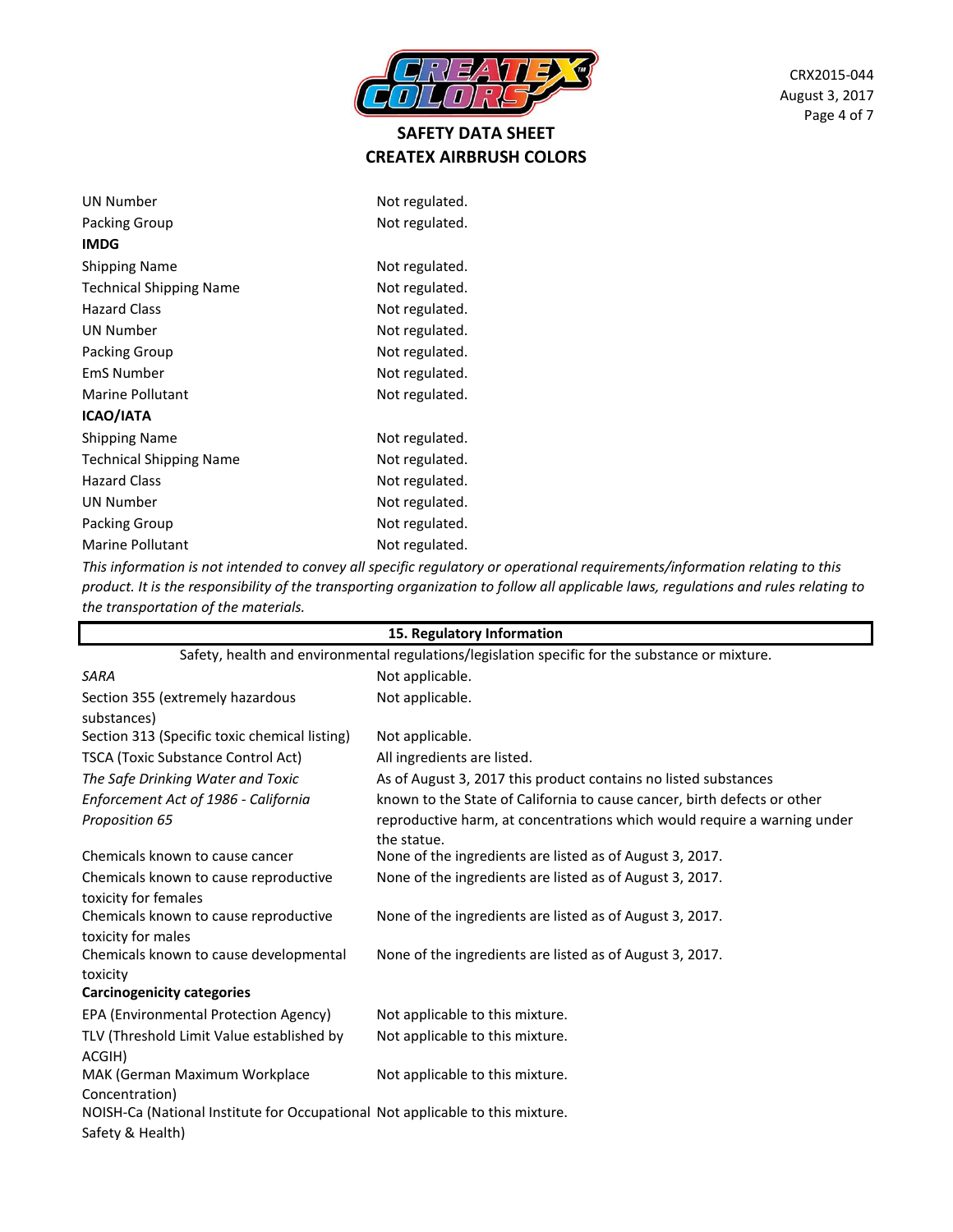

OSHA-Ca (Occupational Safety & Health Administration)

Not applicable to this mixture.

**16. Other Information**

Effective Date: 8/3/2017

Reason for Issue: The Mateur Controller and Mateur Updated formula information The information contained in this Safety Data Sheet was compiled using the latest and most reliable information available to the preparer from the manufacturer. The information is provided without any warranty, expressed or implied regarding its correctness or accuracy nor will the manufacturer assume any liability for any loss or damage arising out of the use of this information including without limitation direct or indirect losses or expenses. To the extent permitted by law, no warranty expressed or implied regarding the product described herein shall be created by or inferred from any state or omission for this SDS. It is solely the responsibility of the user to determine safe conditions for use of this product and to assume liability

#### **COLOR INFORMATION**

This SDS applies to the following colors which are associated with hazardous and /or non-hazardous ingredients.

for any loss, damage or expense whatsoever arising out of the product's improper use.

| <b>Product Color</b>              | <b>Hazardous Ingredient</b> |
|-----------------------------------|-----------------------------|
| 5102 Transparent Violet           | (None)                      |
| 5103 Transparent Red Violet       | (None)                      |
| 5105 Transparent Caribbean Blue   | (None)                      |
| 5106 Transparent Brite Blue       | (None)                      |
| 5107 Transparent Ultramarine Blue | (None)                      |
| 5108 Transparent Deep Blue        | (None)                      |
| 5109 Transparent Brite Green      | (None)                      |
| 5110 Transparent Forest Green     | (None)                      |
| 5111 Transparent Aqua             | (None)                      |
| 5112 Transparent Turquoise        | (None)                      |
| 5113 Transparent Sunrise Yellow   | (None)                      |
| 5114 Transparent Brite Yellow     | (None)                      |
| 5115 Transparent Leaf Green       | (None)                      |
| 5116 Transparent Tropical Green   | (None)                      |
| 5117 Transparent Brite Red        | (None)                      |
| 5118 Transparent Sunset Red       | (None)                      |
| 5119 Transparent Orange           | (None)                      |
| 5121 Transparent Flamingo Pink    | (None)                      |
| 5122 Transparent Fuchsia          | (None)                      |
| 5123 Transparent Burgundy         | (None)                      |
| 5124 Transparent Deep Red         | (None)                      |
| 5125 Transparent Peach            | (None)                      |
| 5126 Transparent Sand             | (None)                      |
| 5127 Transparent Light Brown      | (None)                      |
| 5128 Transparent Dark Brown       | (None)                      |
| 5129 Transparent Medium Gray      | (None)                      |
| 5131 Transparent White            | (None)                      |
| 5132 Transparent Black            | (None)                      |
| 5133 Transparent Canary Yellow    | (None)                      |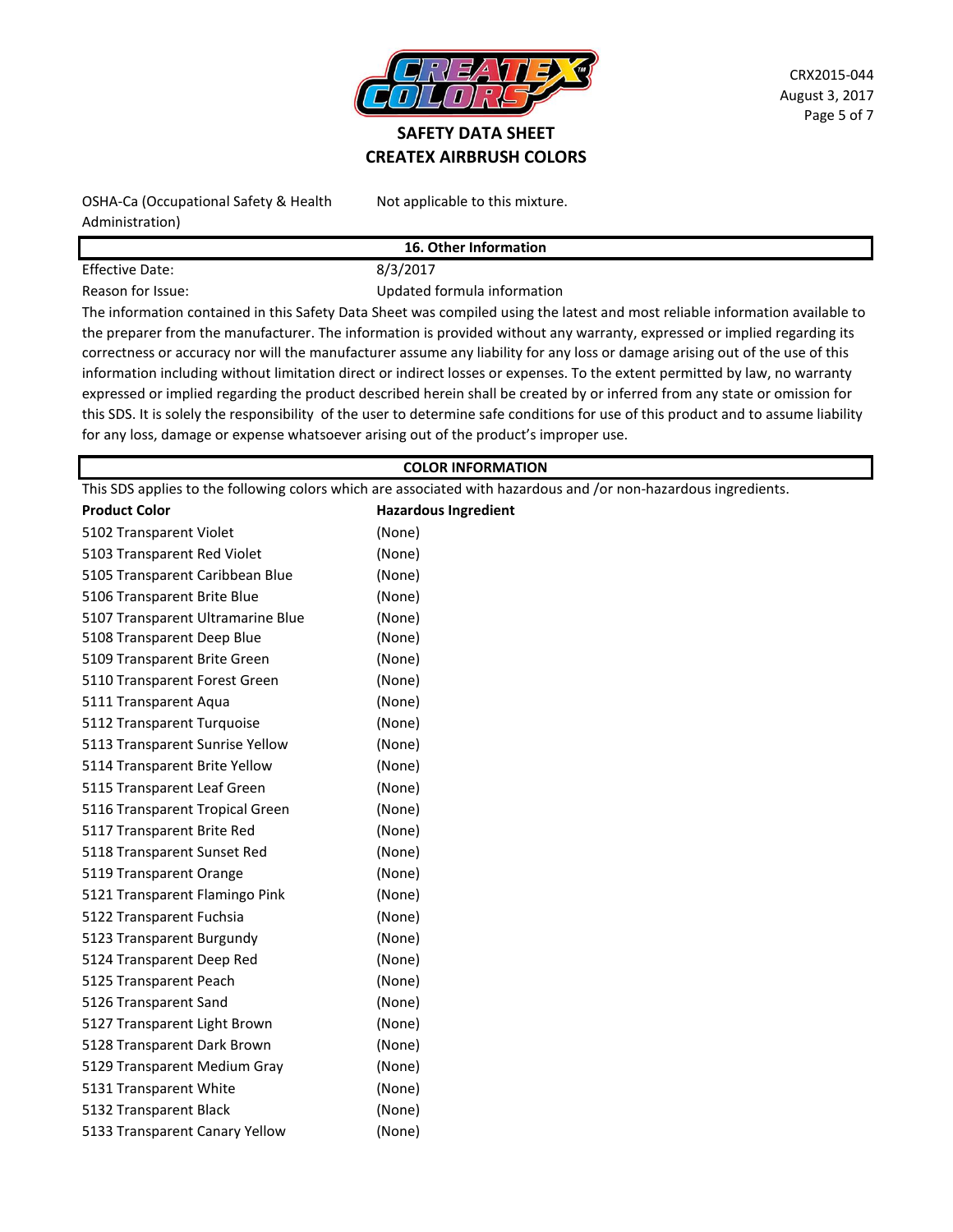

| <b>Product Color</b>       | <b>Hazardous Ingredient</b> |
|----------------------------|-----------------------------|
| 5134 Transparent Maui Blue | (None)                      |
| 5135 Transparent Purple    | (None)                      |
| 5136 Transparent Red Oxide | (None)                      |
| 5137 Transparent Crimson   | (None)                      |
| 5138 Transparent Carmine   | (None)                      |
| 5201 Opaque Blue           | (None)                      |
| 5202 Opaque Purple         | (None)                      |
| 5203 Opaque Lilac          | (None)                      |
| 5204 Opaque Yellow         | (None)                      |
| 5205 Opaque Light Green    | (None)                      |
| 5206 Opaque Aqua           | (None)                      |
| 5207 Opaque Sky Blue       | (None)                      |
| 5208 Opaque Coral          | (None)                      |
| 5210 Opaque Red            | (None)                      |
| 5211 Opaque Black          | (None)                      |
| 5212 Opaque White          | (None)                      |
| 5301 Pearl Purple          | (None)                      |
| 5302 Pearl Magenta         | (None)                      |
| 5303 Pearl Turquoise       | (None)                      |
| 5304 Pearl Blue            | (None)                      |
| 5305 Pearl Green           | (None)                      |
| 5306 Pearl Copper          | (None)                      |
| 5307 Pearl Satin Gold      | (None)                      |
| 5308 Pearl Silver          | (None)                      |
| 5309 Pearl Red             | (None)                      |
| 5310 Pearl White           | (None)                      |
| 5311 Pearl Pineapple       | (None)                      |
| 5312 Pearl Tangerine       | (None)                      |
| 5313 Pearl Lime Green      | (None)                      |
| 5314 Pearl Plum            | (None)                      |
| 5315 Pearl Black           | (None)                      |
| 5316 Pearl Platinum        | (None)                      |
| 5317 Pearl Lime Ice        | (None)                      |
| 5401 Fluorescent Violet    | (None)                      |
| 5402 Fluorescent Raspberry | (None)                      |
| 5403 Fluorescent Blue      | (None)                      |
| 5404 Fluorescent Green     | (None)                      |
| 5405 Fluorescent Yellow    | (None)                      |
| 5406 Fluorescent Magenta   | (None)                      |
| 5407 Fluorescent Hot Pink  | (None)                      |

5408 Fluorescent Red (None)

CRX2015-044 August 3, 2017 Page 6 of 7